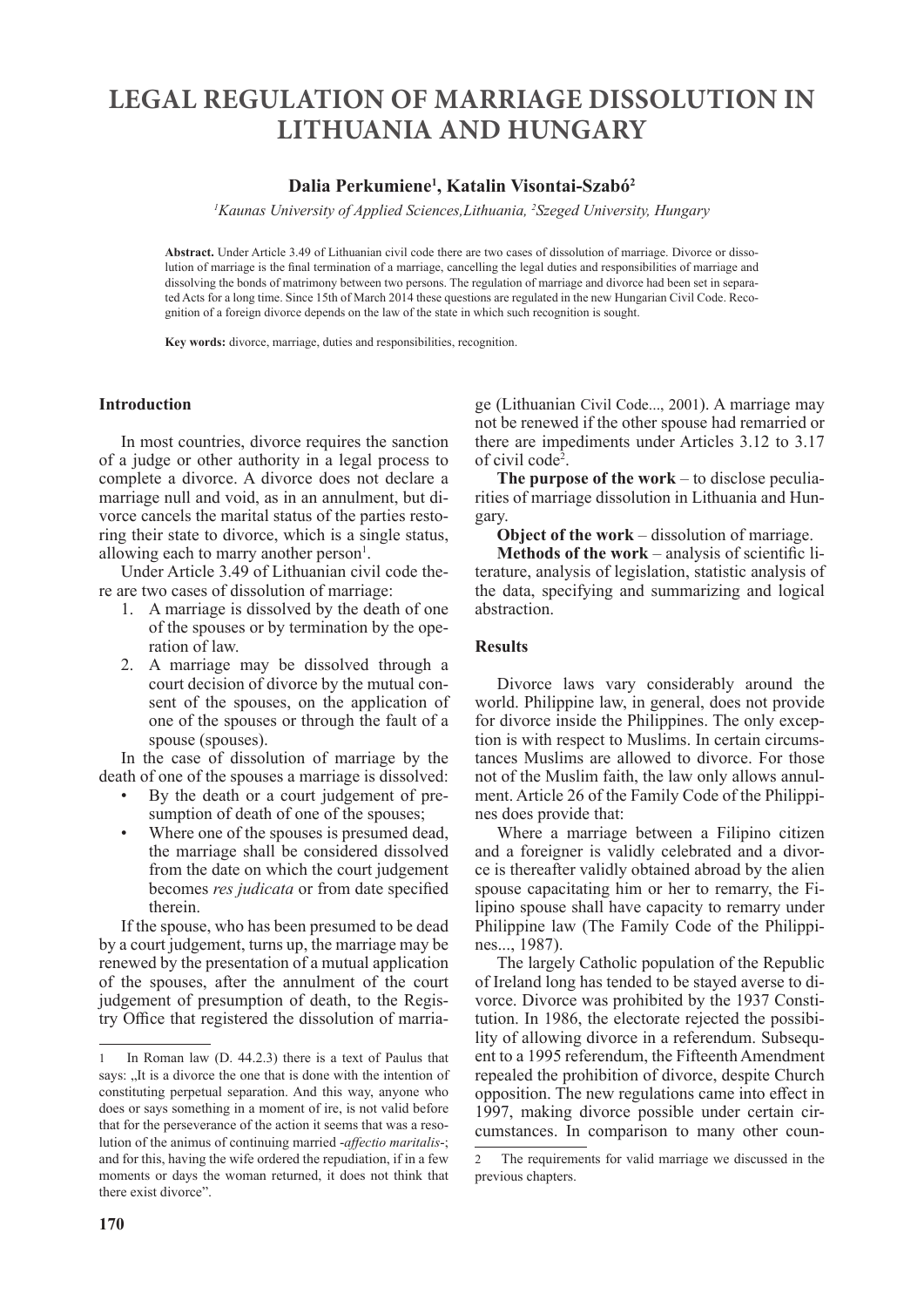tries, it is difficult<sup>3</sup> to obtain a divorce in the Republic of Ireland (Divorce..., 2010).

Swedish<sup>4</sup>, Russian<sup>5</sup>, and Dutch laws<sup>6</sup> provide in some cases for what amounts to divorce on demand without any inquiry into the reasons therefore and without a waiting period. Those differences are far from being merely of a technical legal nature. They result from different ideological perceptions and different family policies. Countries with permissive divorce law generally share the conviction that law is powerless to deal with a family breakdown and generally respect the autonomous decisions of the spouses themselves regarding the dissolution of their marriage. The legislature in countries with more conservative divorce laws still seems to believe that restrictive divorce law could help in lowering the divorce rate. Therefore their divorce law is based on considerable state intervention when deciding whether or not to grant a divorce. This difference in approaches makes the current legislative differences not easily reconcilable.

In Denmark (§ 42 Danish Marriage Act) if both spouses apply for a divorce together they can obtain a divorce by consent through an administrative procedure at the state county office. They must agree that they want a divorce through an administrative process - as well as upon certain ancillary matters. However, it should be noted that if the couple wish to become formally separated<sup>7</sup> they must appear before a state county office, but if they both agree then no further attendance is required although both must sing the divorce petition (Boele-Woelki, 2003; 2004).

In Norway a divorce is granted by means of an

4 If the spouses agree that their marriage should be dissolved they have a right to an immediate divorce (except where there is a child under sixteen years of age, making it obligatory to first go through a reconsideration period of six months), Marriage Code, Chapter 5 section 1.

In case of mutual consent of both the spouses to a divorce, the marriage will be dissolved in the very first judicial session. If one of the spouses objects to a divorce, the court has the right to postpone the final decision on the issue, and to appoint a second session within the limits of 3 months. If in the second judicial session one of the spouses nevertheless insists on a divorce, the court pronounces the final judgement, and the marriage is terminated. The Russian law practically does not imply an opportunity for a court to reject a claim of the spouses for a divorce, irrespective of a spouse's consent or disagreement in respect of a divorce.

administrative procedure whether or not the parties are in agreement. Only in a few cases will the decision be taken by the court; for example if a divorce is granted on grounds of abuse, or if the spouses do not agree on some specific factual circumstances<sup>8</sup>.

In the Netherlands (Art., 1:149 and 1: 77 a Duch Civil Code) a divorce can only be obtained through a judicial process. The one single ground is irremediable breakdown of the relationship. Either one partner can ask the divorce or both on mutual request. However, as a result of the Act Opening Marriage to Same-Sex Couples, with effect from April 2001, it is now possible to obtain a socalled , lightning divorce " by converting the marriage into a registered partnership which can be done without court intervention and theoretically within 24 hours. This is effected by both spouses requesting the Civil Registry office to draw up an act of transformation. Registered partners can then simply dissolve their partnership by mutual consent (Boele-Woelki, 2003).

The main difference between the divorce laws has shifted from the dichotomy of fault – non-fault divorce to the discrepancy regarding the accessibility of divorce. The difference between fault-based divorce and divorce on the ground of irretrievable breakdown has dominated the picture for a long time, but is now losing its relevance. This is because there are no longer any countries in Europe which maintain exclusively fault-based divorce as the sole ground for divorce. Therefore, the spouses can always choose between fault and non-fault grounds. Moreover, uncontested fault-based divorce in countries like England and Wales or France sometimes provide a 'shorter road' to divorce than non-fault ones and are therefore chosen by the spouses by mutual agreement. The moral negative connotation which once rested on the fault-based divorce is also evidently lessening (Antokolskaia, 2003; 2006).

The legal grounds for divorce in the USA are different from state to state. Many states have retained traditional fault grounds in addition to nofault<sup>9</sup> or separation-based provisions. Fault-based grounds include cruelty<sup>10</sup>, adultery, and desertion for a specified length of time, confinement in prison, and impotence that was not disclosed before marriage. Fault-based grounds can be used to circumvent the period of separation required for a nofault divorce. To get a no-fault divorce, one spouse must simply state a reason for the divorce that is recognized by the state. In most states, it is enough to declare that the couple cannot get along (this reason goes by such names as "incompatibility," "irreconcilable differences," or "irremediable break-

<sup>3</sup> A couple must be separated for at least four of the preceding five years before they can obtain a divorce. It is sometimes possible to be considered separated while living under the same roof. Divorces obtained outside Ireland are recognised by the Republic only if the couple was living in that country; it is not therefore possible for a couple to travel abroad in order to obtain a divorce.

The divorce must be registered within six months of the ruling becoming irreversible, otherwise the ruling ceases to have any effect and the divorce can no longer be registered.

One of the Danish grounds for divorce is that the parties have lived apart for 6 months after separation.

<sup>8</sup> *Id*, p. 22.

<sup>&</sup>quot;No fault" divorce describes any divorce where the spouse asking for a divorce does not have to prove that the other spouse did something wrong. All states allow no fault divorces.

<sup>10</sup> The most common ground for fault-based divorce.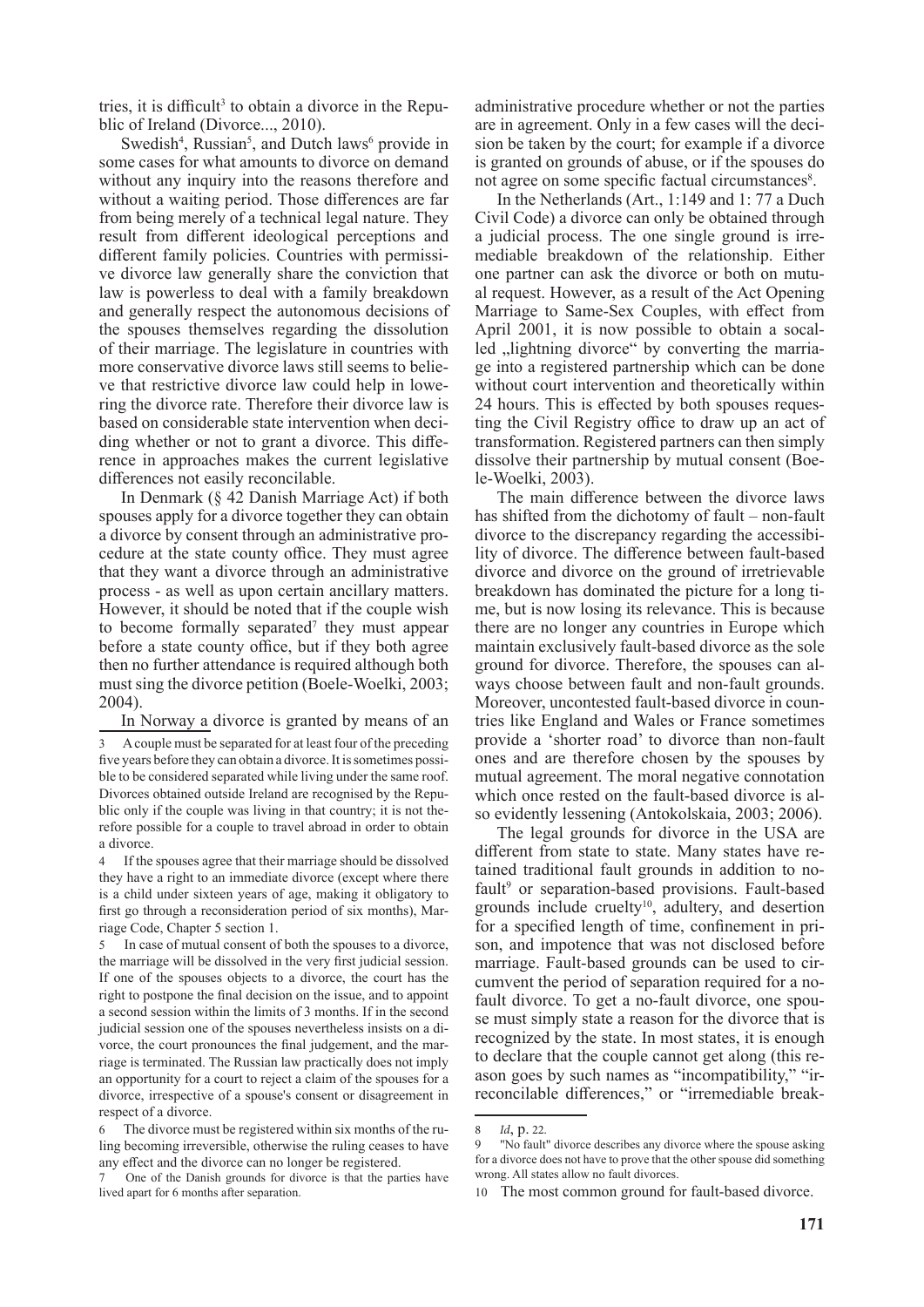down of the marriage"). In some states, however, the couple must live apart for a period of months or years before they can obtain a no-fault divorce. Furthermore, in some states the faultless spouse may be entitled to a larger financial settlement (Stewart, 2007).

Comparing various systems of divorce laws in accordance with the aforementioned criteria, one cannot easily find much in the way of a common core therein. In spite of the clear tendency towards the liberalisation of divorce, the differences might persist for a rather long period of time.

### **Operative legal regulations of divorce in Hungary**

The new Hungarian Civil Code<sup>11</sup> claims that the Court could dissolve the marriage upon the request of either spouse finding it completely and irremediably broken. The marriage could be solely terminated by the court. The procedure could be initiated by either of the couple. The court will dissolve the marriage only in that case when the marriage proves to be completely and irremediably broken as a result of the evidentiary procedure. However, only in few cases it is necessary to demonstrate this, because the couples usually set a mutual request to divorce. If they are unable to come to an agreement on incidental matters, or either of them is against the divorce they face a quite long procedure. It is also true that during this, the marriage being hopeless to be saved will be surely proved. The petition is denied only in exceptional cases.

When the spouses want the divorce upon their voluntary mutual request, the Court will dissolve the marriage without investigating the circumstances. To achieve this they have to agree on incidental matters before the trial. Primarily it is essential if they have their common minor/minors. They have to agree on custody, on visitation, and maintenance of child/children. In addition, arrangement between spouses on the use of residence and maintenance of the spouse are on demand.

Sharing the real and personal property commonly owned during the marriage does not serve as a condition to get divorced on mutual request. If the spouses agreed on every matter, the Court only have to investigate whether the agreement is final, voluntary, serves the minor's best interest, and also neither of them is treated in an unfair way. Usually it can be proved in two trials, which means that the duration of the procedure is significantly shortened in the case of mutual request. This is the reason why the one mentioned above is the most widely chosen type of divorce.

If the couple have a common minor, and they cannot agree on incidental matters, in other words they cannot come to an agreement, there are special rules for this situation to prove the child's best interest. If it is needed according to the Court, it is possible to force them to attend mediation in order to provide proper practice of parental rights, and to prove cooperation between the parents.

During the mediation the mediator strives to improve the parents' relationship in order to cooperate in favour of child's best interest.

### **Constitutional protection of marriage**

Marriage in Hungary has an outstanding significance, so its constitutional protection is crucial. In our former Constitution of 1949, and also the present one (Constitution of 2011, called: Fundamental Law) and in the resolutions of the Constitutional Court in the last 25 years protection of the institution of marriage has been paid considerable attention to, first of all, opposed to common law marriage and same sex marriages.

The Constitution of 1949 used only a brief description: "The Republic of Hungary protects the institution of marriage and family." The extent of the protection was mainly set in other Acts, especially in the principals of the 154/2008 Constitutional Court decision.

The Fundamental Law enforced in 2012 has raised the protection of marriage and families and also clarified what exactly is meant by 'family'. Earlier family law had never given a legal definition to this institution. The Act 2011 CCXI was the first to make an attempt, which ordered as follows: 'In accordance with this law family is a relationship between natural persons, an emotional and economic community, based on the marriage of a man and a woman, or on direct relation, or on guardianship.' By the 43/2012 Constitutional decision this definition was declared unconstitutional. Consequently, the Constitution had to be amended as follows: 'Hungary shall protect the institution of marriage as the union of a man and a woman established by voluntary decision, and family as the basis of the survival of the nation. Family ties shall be based on marriage and/or the relationship between parents and children.'

According to the definition above a family cannot be based on conjugal community, even though also in Hungary 45% of children are born out of wedlock, mainly in cohabitation.

### **Possible solutions to decrease the number of divorces**

Like in most European countries also in Hungary there is a tendency that marriages do not function as they are expected to in the long run, which causes a huge social problem. More and more couples get divorced after shorter and shorter marriages.

<sup>11</sup> Act 2013. V.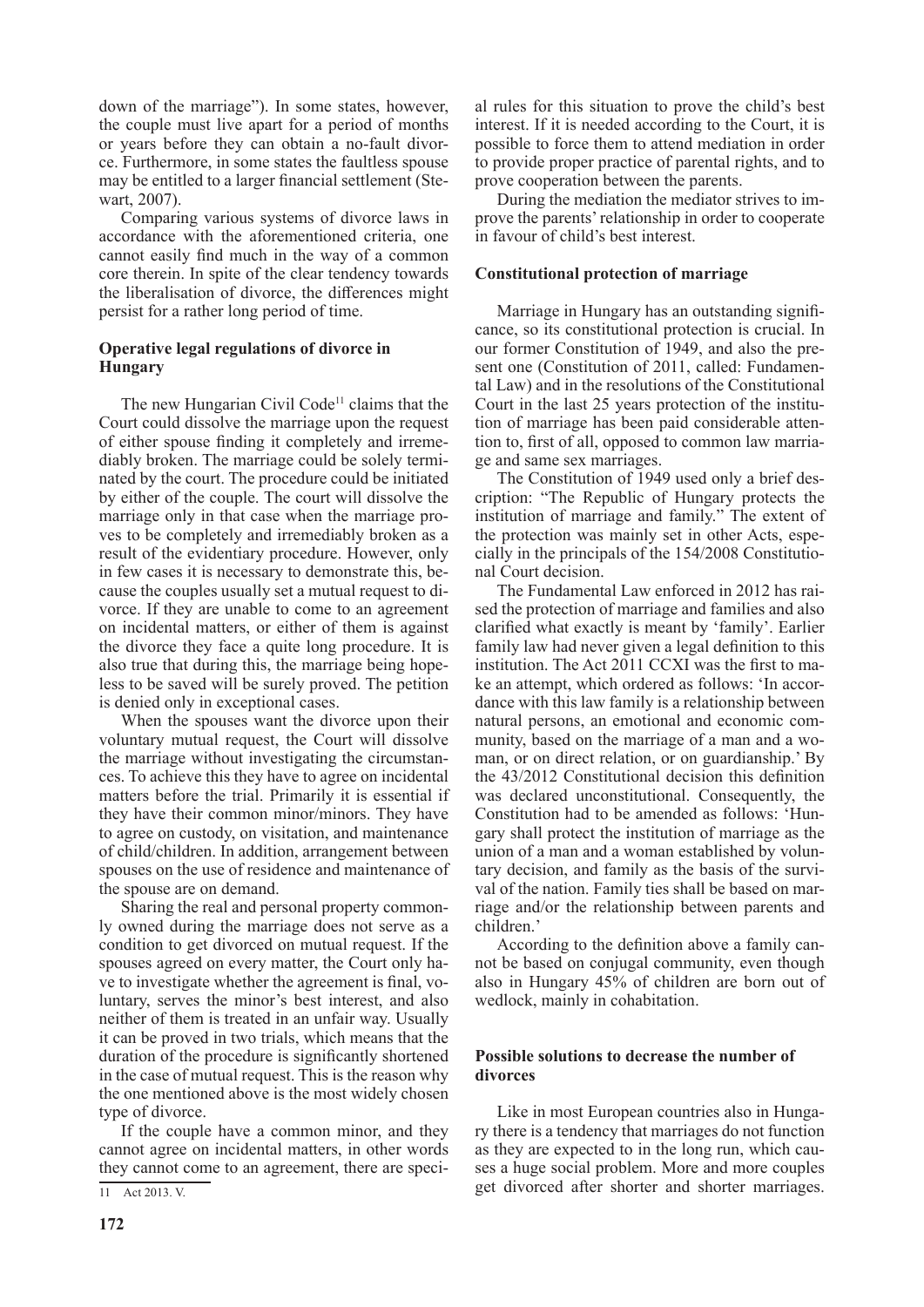Following the tendencies in other European countries, in Hungary, too, fewer and fewer couples get married.12 The number of divorces has been permanent for decades<sup>13</sup> but because of the lessening desire for getting married, and due to the spread of the more and more popular form of living, namely cohabitation, nowadays every other marriage ends in a divorce. Now one cannot say that marriages last till death do them apart.

This is worrying mainly because of the negative effects made on the common child, and is remarkable from a demographic point of view, as well. Now it is almost a cliché that divorce is quite devastating to the child's psychological development and has extensive consequences regarding their willingness to get married and to establish a family. Furthermore, it causes problems on social level as well, that is in instable, weak emotional basis marriages are fewer children born. In addition, in numerous cases the couples get divorced even before the first child is born. It causes a severe problem if – according to current tendencies – they got married at a relatively older age and the wife is in her late thirties when they split up. In this case the chance to meet a new partner, establish a new relationship in which she can give birth in time is falling year by year.

Consequently, if the dissolution of marriages has a huge social and demographical impact does the state have the right to intervene? The answer is yes and no at the same time, that is the reason why I would like to investigate a few points of view.

Basically, there are two options for the State to intervene into the dissolution of marriages. On the one hand, it can make restrictions regarding the regulations of divorce procedures, on the other hand, living in wedlock can be made more desirable.

For making restrictions the Act 1894 XXXI mentioned before is a good example, which claimed marriage could only be dissolved under particular circumstances stated in the Act. Nevertheless, the partners not wanting to live together anymore were not retained by these restrictions, rather they used different kinds of tricks in order to avoid the rules. For example, they pretended unfaithful desertion in the hope of getting rid of each other easily. It would work out in most cases. It is true, that until the XX century significantly fewer marriages were dissolved, although primarily it was not thanks to the strict rules, but a great number of other circumstances, such as a lot more influential religious rules, disapproval of the society, and finally the fact that women did not use to work, so they were not able to bring up their children by themselves.

The government coming into force in 2010 have made an attempt to decrease the number of divorces by changing the legal regulations. The former strict rules for dissolution were outdated, so they

would have been insensible to reintegrate, which would probably have met social opposition as well. Consequently, procedural duty was raised from HUF  $12.000^{14}$  to HUF 30.000<sup>15</sup>, with the aim that the number of divorces would decrease. It did not prove to be successful as the statistics do not show any reduction in the number of divorce cases. In my point of view, in no way would it have worked because in those cases in which the partners are only retained by the high costs, we cannot say that the marriage is saved and satisfactory.

The other possible way to decrease the number of divorces by state intervention is to make living in wedlock more desirable for the young. To achieve this it is a good way to provide tax allowance to families and spouses (as they do it in Germany). In Hungary there have also been similar attempts, but there is still a lot to do. As for me, neither the restriction of regulations nor tax allowance can be sufficient to achieve the required changes. I believe that the state can intervene into privacy only to a limited extent. This question tightly belongs to the field of psychology, and I think the attitude depends on what the young have experienced in their own family. The main problem is that approximately half of the young who are at the age of getting married have been brought up in a family where the parents got divorced. When both the man and the woman are from a broken family it is very likely that they will not get married in order to avoid marriage dissolution. (I would like to refer to this point in the next chapter). But this does not mean that this relationship will not be broken. There is only one thing sure, they really will not get divorced. Those who try to put aside bad childhood experiences and decide on getting married, due to bad parental model (I mean that they do not know, because they have never seen how a good marriage works, they do not know what to expect from each other, or what to do for each other) are very likely to get divorced in the end. It means that the problem will be passed down to the next generation.

So, the solution has to be found somewhere else. First of all, we need to place emphasis on how to bring up children. In the case mentioned above the children cannot see at home how a balanced and satisfactory man-woman relationship works, so we have to teach them somehow. The only problem is that the results of these new 'life training lessons' will have been seen only in decades. However, these endeavours have been integrated in the education system in Hungary recently, so we will see whether it works or not.

Furthermore, we should open the door to the young to get access easily to couple or family therapy, and it is also necessary to change the attitude of the society about this question, because in Hun-

<sup>12</sup> In the 1970s 100.000/year, in 2010s 35.000/year

<sup>13 20.000-23.000/</sup>year

<sup>14</sup> approximately €40

<sup>15</sup> approximately  $€100$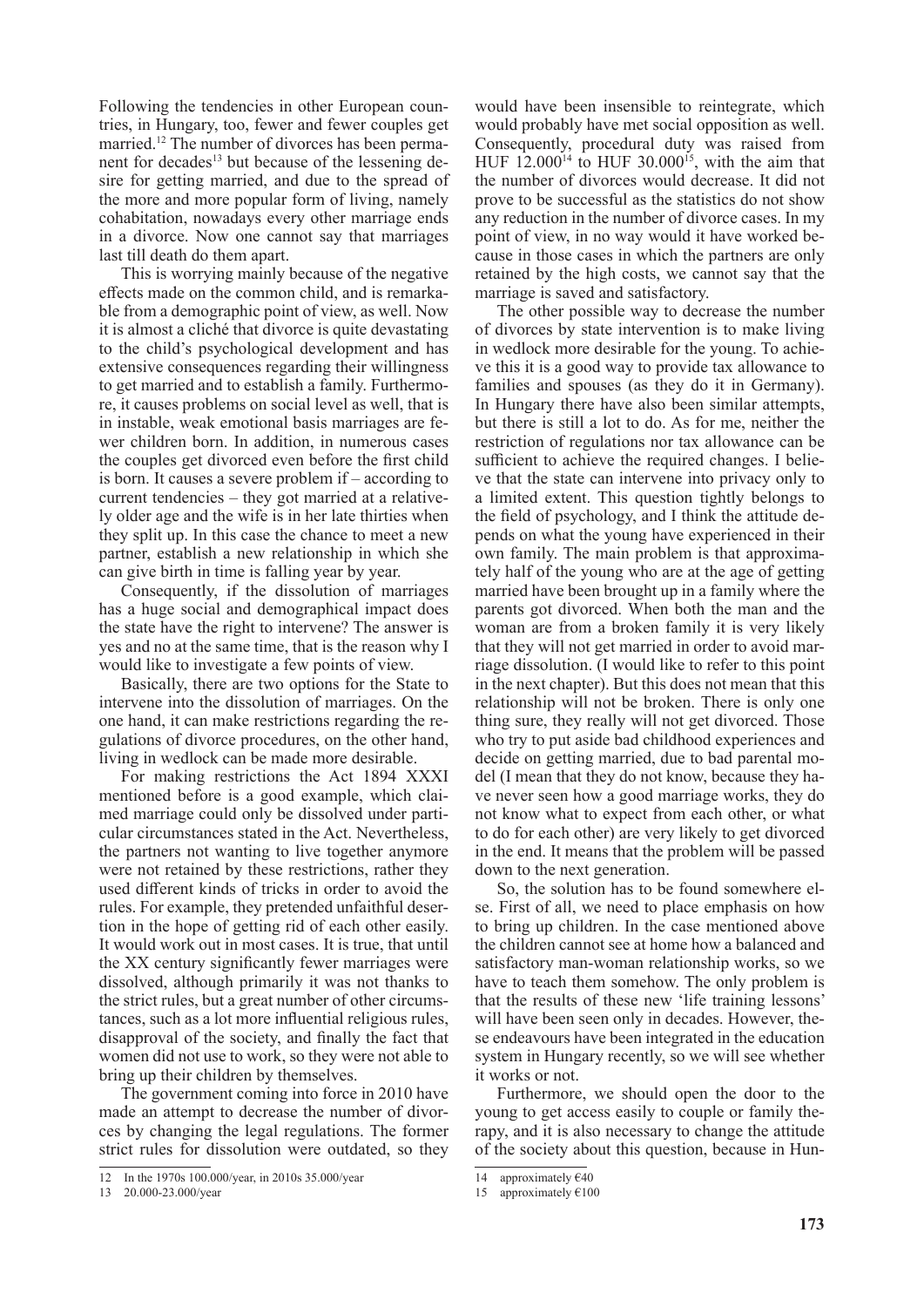gary it is generally believed that only 'the stupid' visit a psychologist.

## **Common law marriages in Hungary**

Common law marriages play a bigger and bigger role, so it is necessary to say a few words about this unofficial form of cohabitation, primarily, because almost half of the children are born out of wedlock, in a common law marriage.

Until the 1990s this form of living was not very popular, and mainly the elderly, especially the widowed used to live in it. Apart from the financial reasons (the regulations of widow's pension) there were other additional reasons, for example the fidelity to the spouse even after his/her death. Later, the common-law marriage has become quite popular among people with low social economic status, mainly because of financial reasons, as well. Since the 2000s common–law marriage has obviously been the most common chosen form of cohabitation among the young. The main reason must be their disappointment in the institution of marriage. A lot of young people feel that they do not need a certificate to live happily together. But, I personally think that marriage is much more than a piece of paper. The other reason for the ignorance of marriage can be that the young overestimate the importance of freedom and independence. Consequently, they think that marriage is a clog, an unreasonably tight tie, just like a prison. Living in cohabitation without getting married is a looser kind of tie, and it is much easier to get rid of it than dissolve a marriage.

This brand new attitude causes a quite big problem to the society. Primarily, because according to the statistics, common law marriages are less lasting than marriages.<sup>16</sup> As I have mentioned before, it is crucial because of the number of births - the wanted children would not be born if the relationship of the parents is not strong and long lasting enough. Furthermore, it can be a severe social question how the family can be remodelled after dissolution. The so called 'patchwork families' have a lot of advantages and disadvantages regarding the children.

The regulation of common law marriages, because of the preference of legal marriages, is not very favourable to the partners. According to the Hungarian Civil Code it is not a family affair, only a civil law contract, so unless they have children, it has no family law effect, or right to inheritance.

And finally, I would like to highlight the Act 2009 XXIX about registered common law marriage. This Act provides a legal form of cohabitation for the same sex couples, very similarly to marriage. According to the Hungarian regulations it is prohibited and against the Constitution for the same sex

couples to get married, so they can live in registered common law marriage instead. This form of cohabitation has approximately the same consequences as marriage, except a few questions, which have an objective basis. For instance, they cannot wear each other's name, they are not allowed to adopt a child together, or they cannot attend a human reproductive process.

### **State divorces and their recognition in Lithuania**

The recognition of decisions of foreign courts in Lithuania is regulated under Civil Procedure Code. The application for recognition of foreign court decision shall be presented to the Appeal court of Lithuania. A party seeking for recognition shall present:

- 1. The judgement;
- 2. Translated version of judgment in Lithuanian;
- 3. Evidentiary material that the party in default was duly informed about the place and time of the hearing of the case.

The norms of private international law are provided in book I of the civil code. The Article 1. 29 provides law applicable to separation and dissolution of marriage. Separation and dissolution of marriage shall be governed by the law of the spouses' state of domicile. If the spouses do not have their common domicile, the law of the state of their last common domicile shall apply, or failing that, the law of the state where the case is tried. If the law of the state of common citizenship of the spouses does not permit a dissolution of marriage or imposes special conditions for dissolution, the dissolution of marriage may be performed in accordance with the law of the Republic of Lithuania if one of the spouses is also a Lithuanian citizen or is domiciled in the Republic of Lithuania. According to the Article 1. 30 of civil code the courts of the Republic of Lithuania shall have jurisdiction over actions of annulment, dissolution of marriage or separation in the cases provided for by the code of civil procedure of the Republic of Lithuania.

In Lithuania to oppose the recognition of a decision on divorce/legal separation/marriage annulment issued by a court in another EU Member the complaint shall be presented to the Supreme Court of Lithuania. This complaint shall be examined under the cassation procedure regulated under civil procedure code.

As an example of foreign divorce recognition in Lithuania can be presented Rinau *v.* Rinau (2007) case.

In 2003, Mrs Rinau, a Lithuanian national, married a German national and lived with him in Germany. The couple separated in 2005 and divorce proceedings were initiated in Germany; their

<sup>16</sup> A common law marriage lasts 6 years, opposing to marriage which last 12,5 years on average.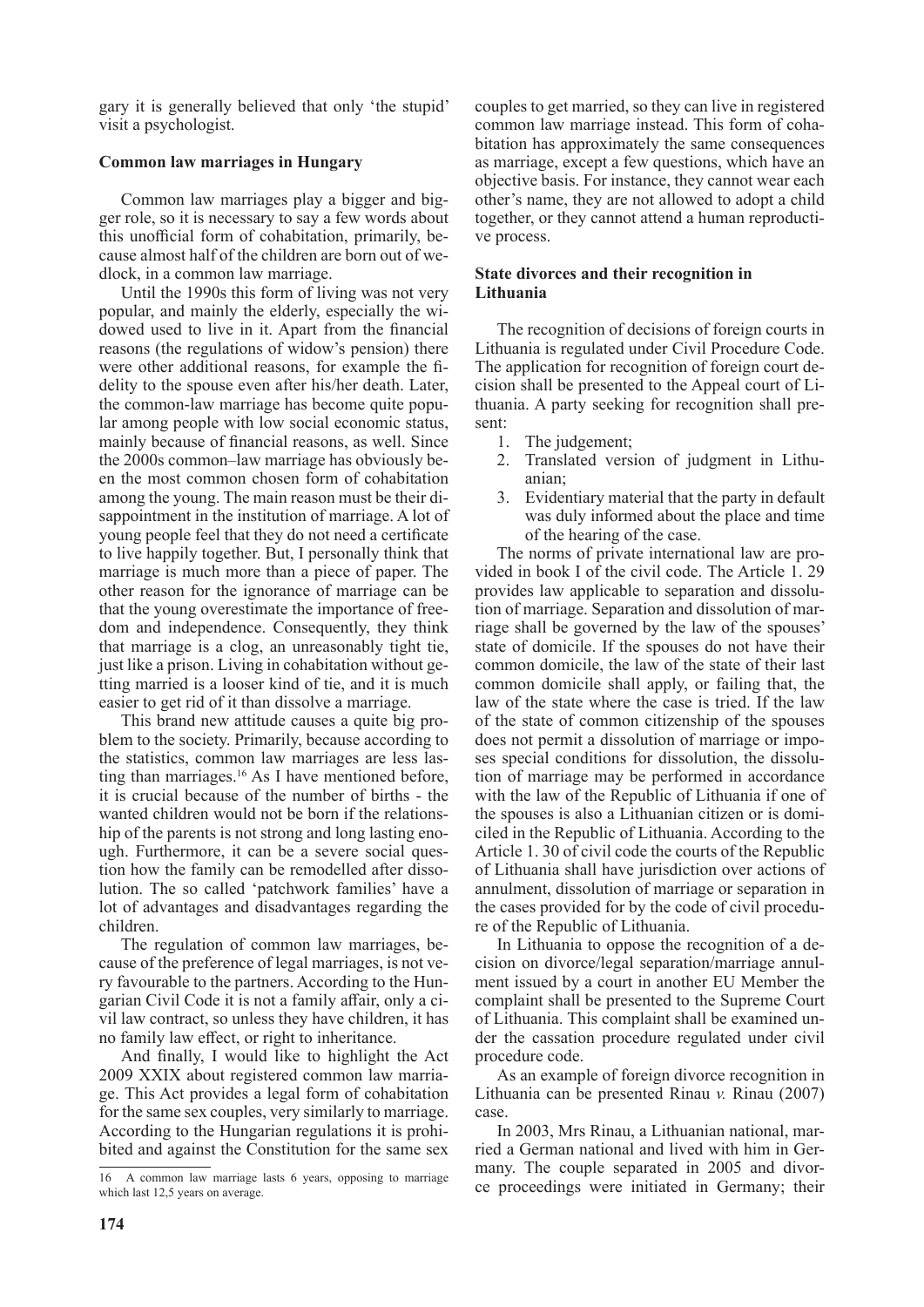daughter Luisa went to live with her mother. In July 2006, Mrs Rinau left Germany with Luisa to settle in Lithuania. In August 2006, the competent German court awarded provisional custody of Luisa to her father, but in December 2006 the Lithuanian court rejected the application for Luisa to be returned which Mr Rinau submitted on the basis of the 1980 Hague Convention and Regulation No 2201/2003 ("Brussels II bis Regulation"). In March 2007, that decision was overturned by a new decision on appeal ordering the return of the child to Germany, which was not however enforced. Finally, in June 2007 the competent German court granted the Rinaus' divorce, awarded permanent custody of Luisa to Mr Rinau and ordered Mrs Rinau to send Luisa back to Germany to the child's father. To this end, that court issued a certificate, pursuant to the Brussels II bis Regulation, rendering its return decision of June 2007 enforceable and allowing for its automatic recognition in another Member State. Mrs Rinau subsequently made an application to the Lithuanian courts for the nonrecognition of the "return" decision adopted by the German court.

Those proceedings ended in the Supreme Court of Lithuania, which referred to the Court of Justice of European Union (CJEU) questions concerning the interpretation of the Brussels II bis Regulation, *inter alia* concerning the ability of a court of a Member State to certify that a return decision made by it is enforceable although, following the overturning of a decision of the court of the other Member State refusing to return the child, the conditions in which that regulation provides for the issue of the certificate would no longer be met<sup>17</sup>.

The Court held that, once a non-return decision has been taken and brought to the attention of the court of origin, the certificate rendering the decision of that court enforceable may be issued even if the initial non-return decision has been suspended, overturned, set aside or, in any event, has not become *res judicata* or has been replaced by a decision ordering return, in so far as the return of the child has not actually taken place. Since in this case no doubt had been expressed as regards the authenticity of that certificate, opposition to the recognition of the decision ordering return was not permitted and it was for the requested court only to declare the enforceability of the certified decision and to allow the immediate return of the child.

England strives to recognise both foreign mar-

riages and foreign divorces. English courts may ignore incapacities due to, for example, racial laws. They are tolerant of other cultures and social customs, for example marriages to "children", even though they may be invalid here. The Court balances marriages which would be "*offensive to the conscience of the English Courts*" (Cheni (otherwise Rodriguez) v Cheni [1962] 3 All ER 873) with the need for "*common sense, good manners and reasonable tolerance*"and international comity (Hodson, 2010).

The recognition of foreign divorces by the English Courts is contained in the provisions of the Family Law Act 1986 and, within Europe, by the provisions of Council Regulation (EC) 2201/2003 known as Brussels II bis, simultaneously codified by Dicey and Morris R 78 - 86.

A divorce dissolves the marital status. Accordingly, where a local divorce had the effect of dissolving the parties marital status and such divorce was entitled to recognition in England, it was not then for the English court to look at the validity or otherwise of other marriage ceremonies between the same couple, D *v.* D (Nature of Recognition of Overseas Divorce) (2006) 2 FLR 825. Specifically the English court could not grant an English divorce if it had already recognised the foreign divorce. A foreign and recognised divorce has the same status on the parties as in English divorce: Dicey and Morris rule 87.

A foreign decree of divorce recognised in England does not necessarily put an end to an English maintenance order previously obtained by either party: Wood 1957 P 254, Quereshi Fam Law 173, Newmarch 1978 Fam Law 79, MacCauley 1991 1 WLR 179 and s4(2) Domestic Proceedings and Magistrates Courts Act 1978.

In Germany in accordance with the general principles of constitutional and international law, court judgements and similar sovereign acts only have direct legal effect within the territory of the state in which they were passed or performed. Germany is free to determine whether and under which conditions it will recognize foreign sovereign acts, insofar as it is not bound to do so by treaty. The dissolution of a marriage is thus basically only valid in the state in which it was dissolved. In Germany a marriage dissolved abroad continues to be viewed as still in existence.

Formal recognition is in principle required for the marriage to be effectively dissolved in the eyes of the German law.

To enter the divorce in the German civil status records, a certificate from the country where the divorce was obtained is nonetheless required in addition to the divorce decree. This certificate must take a certain form (see Article 33, Annex IV of the Regulation) (European Judicial Network, 2011).

In all other cases, the formal recognition of the

<sup>17</sup> This judgment is particularly important since for the first time the Court applied the new urgent preliminary ruling procedure, established with effect from 1 March 2008 to allow the Court to deal with questions relating to the area of freedom, security and justice within a significantly shorter timescale. Accordingly, in this case the judgment was given only seven weeks after the reference to the Court, whereas the duration of a preliminary ruling procedure is currently an average of 20 months.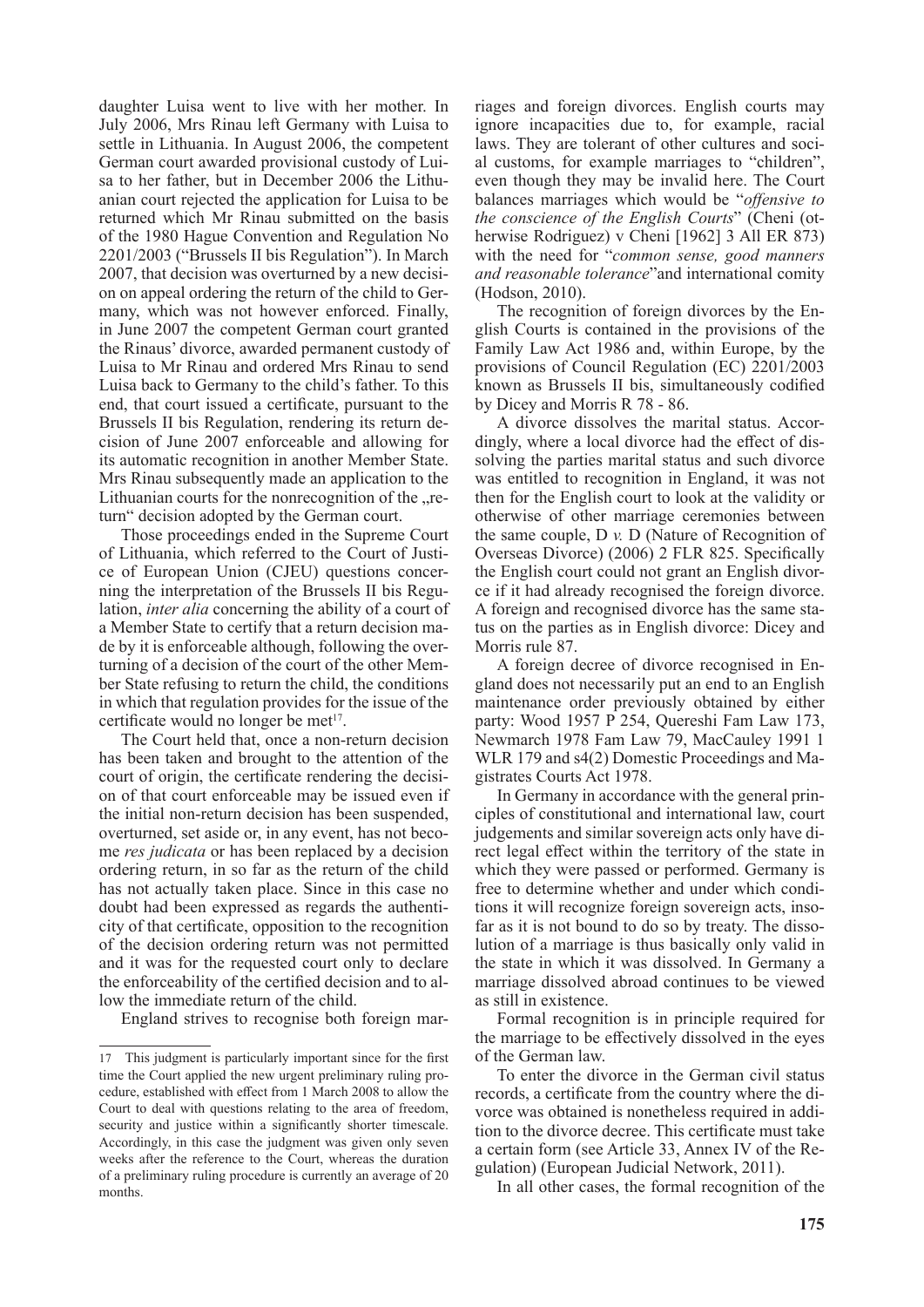foreign judgement in matrimonial matters must be obtained, pursuant to Article 7, section 1 of the Family Law Amendment Act (Familienrechts-Änderungsgesetz). The Land judicial administration authorities are as a rule responsible for the recognition of such foreign judgements. Their duties may also be delegated to the Presidents of the Higher Regional Courts (European Judicial Network, 2011).

In Estonia the order of recognition of a foreign decision may be based on an international agreement to which Estonia is a party. According to an international agreement, separate proceedings for recognition may be unnecessary. In 2002, Estonia acceded to the Hague Convention of 1 June 1970 on the Recognition of Divorces and Legal Separations (European Judicial Network, 2011).

The decision on divorce or legal separation, made by a foreign court or by some other agency, shall be recognised, if:

- 1. Under the law of the country making the decision it is not possible to appeal against the divorce or legal separation;
- 2. Under Estonian law, the court or other agency of the foreign country was competent to decide upon divorce or legal separation;
- 3. The defendant who did not participate in the court proceedings was served a summons in due time pursuant to the law of that state on at least one occasion;
- 4. The divorce proceedings in Estonia were not instituted prior to institution of the proceedings in the country for whose decision on divorce or legal separation recognition is sought.

The divorce or legal separation shall also be recognised, if:

- 1. The countries of the residence of both spouses recognise the divorce or legal separation or both spouses agree with recognition in Estonia and the defendant who did not participate in the proceedings was served a summons in due time pursuant to the law of that state on at least one occasion and;
- 2. The divorce proceedings in Estonia were not instituted prior to institution of the proceedings in the country for whose decision on divorce or legal separation recognition is sought.

The court may refuse to recognise the divorce or legal separation, if recognition would manifestly be contrary to the essential principles of the Estonian law (public order) $18$ .

Issues of recognition in Lithuania of a foreign divorce, nullity or judicial separation, including polygamy, is of fundamental importance for the status of the parties and any children, for possible other proceedings and other aspects of personal and community life. It is often a preliminary in family law to deciding on other courses of action. Public policy considerations are strongly to the fore in Lithuania endeavouring to recognise foreign marriages and divorces, also religious divorces, which has an international element wherever possible. Lithuania strives to recognise both foreign marriages and foreign divorces. Lithuanian courts may ignore incapacities due to, for example, racial laws. They are tolerant of other cultures and social customs, for example marriages to "children", even though they may be invalid here.

# **Conclusions**

- 1. The Hungarian regulations regarding marriage dissolution are quite liberal, and at the same time aim to protect the family, but I am not convinced whether they have chosen the proper and most efficient method. Apparently, it is not the law that serves as a solution to people's personal affairs.
- 2. In common law countries, in contrast, the question is whether the court which granted the divorce had jurisdiction to do so.
- 3. Dissolution of marriage shall be governed by the law of the spouses' state of domicile, or in the case the latter is not indicated by the law of the state of their last common domicile, or failing that, by the law of the state where the case is tried. If the law of the state of common citizenship of the spouses does not permit dissolution of marriage or imposes special conditions for dissolution, the dissolution of marriage may be performed in accordance with the law of the Republic of Lithuania if one of the spouses is also a Lithuanian citizen or is domiciled in the Republic of Lithuania.
- 4. Just as Lithuanian public policy may change, so international family law practice changes, and has especially changed dramatically over the past few years. The public policy, perhaps even political dimensional, is as present now as in the past. There is a much greater awareness of international judicial comity and cooperation. Moreover, there is strong encouragement for judges in different countries to liaise together regarding a particular case.

# **References**

- 1. Lithuanian Republic Civil Code. Vilnius: Lithuanian Republic Ministry of Justice, 2001.
- 2. The Family Code of the Philippines. 26 Art. Executive Order No. 209 Manila, July 6, 1987.
- 3. Divorce laws in different countries/ http://marriagepartner.com/forum/showthread.php?t=4081. (last visited October 23, 2010).

<sup>18</sup> European Judicial Network in civil and commercial matters. Divorce – Estonia. http://ec.europa.eu/civiljustice/divorce/divorce\_est\_ en.htm#14. (last visited May 1, 2011).